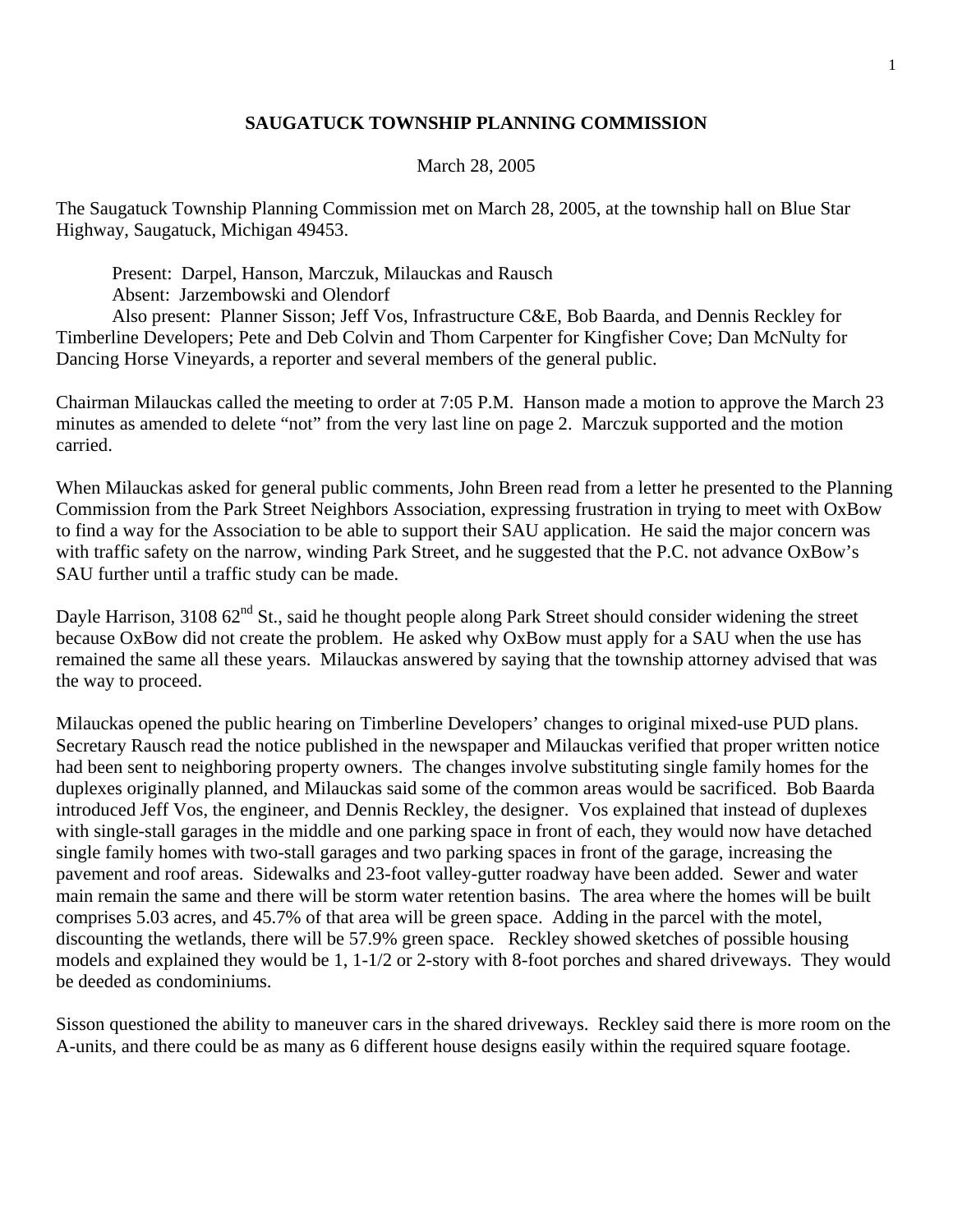Public water enters the site between units 18 and 19 in the agreement with Legacy Development planned nearby. This plan shows a jog in the line where the water comes in, however, and this easement serves also as an access for emergency vehicles.

Milauckas invited public input, and Marty Myers, 6542 134<sup>th</sup> Ave., said she would like to be reassured that the cyclone fence originally agreed upon to mark her boundary line would continue to be honored with this plan. Vos agreed to that.

Harrison wanted to know if the 15-foot buffer zone of vegetation is retained. Milauckas asked if this was a preliminary plan, and Sisson said more detail was needed. Vos said the documents would remain the same because it is still a condominium. Trees on plan are existing, but some would be moved. Milauckas brought up the entrance drive, which was originally supposed to be offset so when one drives by he would not be able to see the whole housing development.

Rausch made a motion to close the public portion of the hearing, and Marczuk seconded. The motion carried.

Sisson's memo of April 20 was considered. The rear yard will be reduced on the south side of the parcel from 74' to 30'. The water-line easement to Legacy development for emergency vehicles should be shown on the plan. The reduction in open space is minimal and still within the requirements, but the narrow space in shared drives is a concern, especially the one to be used by emergency vehicles. Hanson thought the number of home sites should be reduced. Other commissioners agreed. Sisson suggested making "B-units" duplexes or extending the cul-de-sac. Other concerns about home sites and driveways being too close together, what kind of signage there would be, the need of a more detailed landscape plan, and saving existing trees were expressed. It was determined that this plan is too theoretical to approve with conditions.

Darpel made a motion to table Timberline's plan to the April 25 meeting based on the discussion to provide a better driveway space to perhaps 50', create a more direct emergency easement, present a tree planting and landscaping plan, include the fence on the eastern boundary, redesign the entrance drive to screen the project, and present a plan for the entrance sign. The motion was seconded by Hanson, and carried unanimously.

The next public hearing on King Fisher Cove PUD in the Mixed Use Overlay District at 3500 Blue Star Highway, also fronting on 136<sup>th</sup> Ave in the C-1 and R-1 zones, was opened. Secretary Rausch read the notice published in the newspaper and Milauckas stated that proper notice was sent to the neighboring property owners. Milauckas stated that he owns property across Blue Star Highway from this project and he asked the applicants if they thought this was a conflict of interest. Deb Colvin with Tillman-Colvin LLC said the owners did not think he needed to recuse himself. He also asked the other Planning Commissioners if they agreed, and they did. Milauckas then verified that the residential portion is a condominium. Deb Colvin explained that their other project is Hidden Dunes, which is almost completed. More people are interested in the log homes, and they want to create more of the same. They will be concentrating on the residential portion, but they want to keep control of the commercial parcel. They want to incorporate the wetlands in the marketing, so they will build a boardwalk in the 200' frontage for bird watching. A pool will be added because there is no access to Goshorn Lake. For the commercial part, they were planning office space for their clients, also in log buildings.

Milauckas asked about the existing house belonging to Al VanderBeek and the road that goes through the property from there, and Thom Carpenter, the engineer, explained that VanderBeek at 6440 136<sup>th</sup> Ave. has an easement to 136<sup>th</sup> Ave. VanderBeek said he has no intention to bend his right-of-way to 136<sup>th</sup> Ave. He added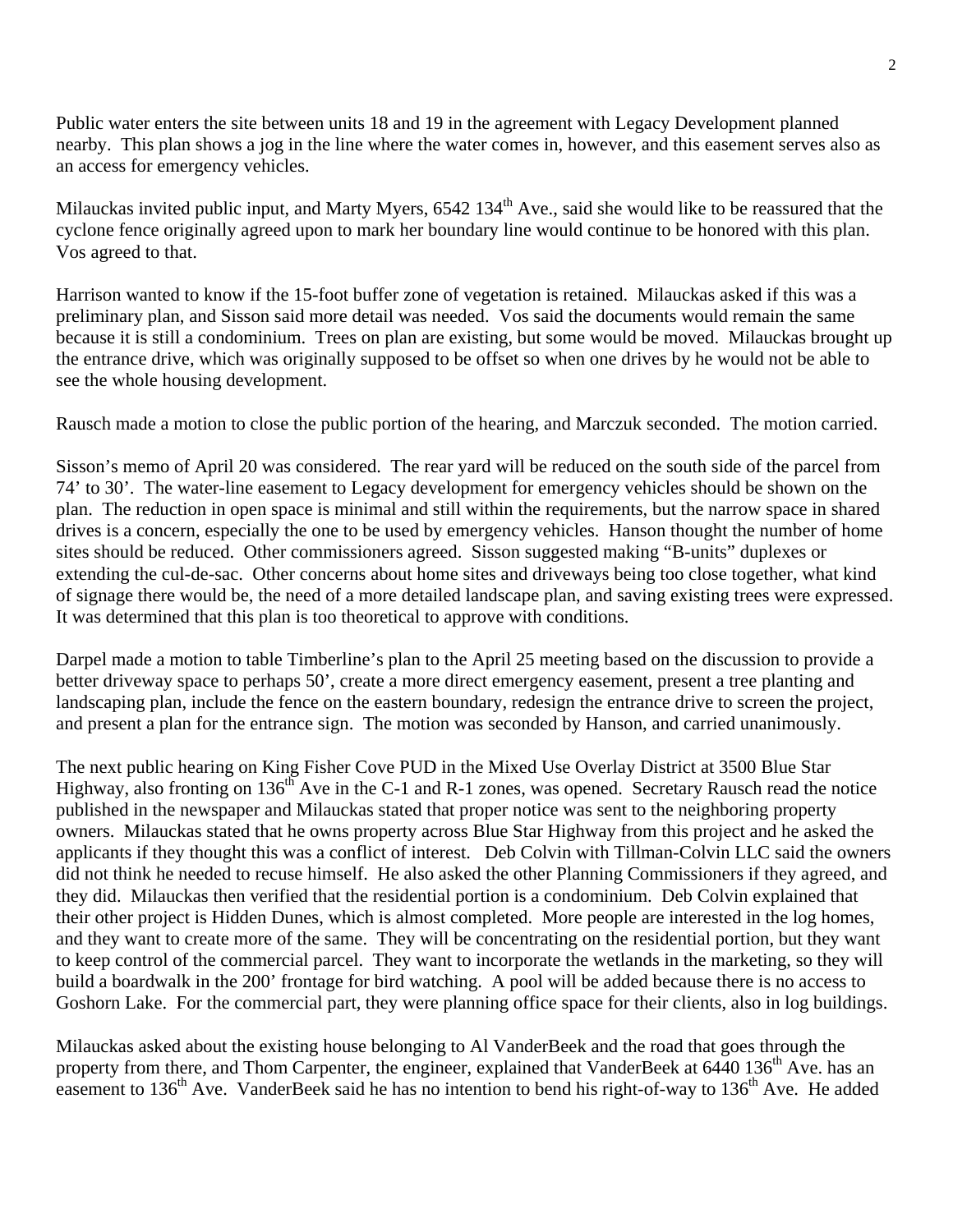that he also has access to Blue Star Highway. Pete Colvin explained that the easement goes through wetlands and to be legal it would have to have a bridge, which would be cost-prohibitive and would connect Blue Star to  $136<sup>th</sup>$  and allow people to cut through. Therefore, the developers would negotiate with VanderBeek to give him access to Blue Star with a plan he would agree to after they get preliminary approval.

At 9:00 P.M. Milauckas opened the hearing to public comment, and Harrison asked about the open space requirement and protection of the wetlands. Colvin said they touch no wetlands at all. Harrison asked him to extend the green belt along the C-1 on Blue Star. He also thought the boardwalk should be shorter than 200 feet. Colvin responded that the frontage is 200 feet, but the boardwalk would be shorter, and already reviewed by the DEQ. Rausch wanted to know how the residents on the north of the parcel would get to the pool, and Colvin said there will be paths. He added that there will be no garages, only gravel drives and parking spaces, and only the roadway is paved. The houses would have a 4-5' crawl space, depending on the water table. Milauckas asked where they intended to begin removing vegetation along Blue Star, and Carpenter said at the beginning it would be at the entrance roadway. Colvin said they would come back with a plan for the commercial part later. He added they did not want the commercial traffic going through the residential area. Sisson thought the final plan should give more clarity in landscaping and commercial use, and P. C. might want details on excavation, grading and fill. Milauckas said no vegetation should be removed until the commercial aspect is approved, and the applicants agreed. Spacing between cottages would be 30-60 feet.

Milauckas read a letter from D. Huidema,  $6418\,136^{th}$  Ave., who objected to 29 homes being built because  $136^{th}$ Ave. is very narrow and cannot handle the traffic. Huidema said access should be only through Blue Star Highway, and she requested a tree buffer several feet wide along  $136<sup>th</sup>$  Ave. to shield the existing homes. Darpel asked if they could maintain a 25' buffer along there, and Carpenter agreed.

Rausch made a motion, supported by Darpel to close the public portion of the hearing. The motion carried.

Sisson pointed out that offices are not allowed in C-1 unless by SAU and asked if the applicants wanted to add that SAU application because if the PUD is approved, there could be no SAU afterward. The special use would have to be specified in the PUD. Another public hearing would be necessary for a SAU in the C-1 parcel. Carpenter stressed that they were only here for a preliminary PUD approval and offered to come back with a list of possible uses for C-1 parcel, including those needing SAU, with full knowledge that another public hearing may be needed.

Hanson made a motion, supported by Marczuk, to approve the preliminary plan for King Fisher Cove PUD in the Mixed-use Residential/Commercial Overlay District as complying with Article VIII of the Zoning Ordinance, with the following conditions:

- 1. That the applicant come to an agreement with neighbor VanderBeek on abandoning the easement across the property;
- 2. That access to Blue Star Highway from the C-1 parcel be identified;
- 3. That access between the C-1 parcel and the private road to the R-1 parcel be identified;
- 4. That a complete list of intended commercial uses for the C-1 parcel be provided;
- 5. That a minimum of 25 feet of preserved vegetation buffer be maintained along  $136<sup>th</sup>$  Ave.;
- 6. That no clearing of trees take place on the C-1 parcel until there has been site plan approval;
- 7. That paths and trails be identified on the site plan; and
- 8. That a tree survey be made of those 10"d.b.h. in the areas of disturbance, and that the tree protection zones be identified on the site plan.